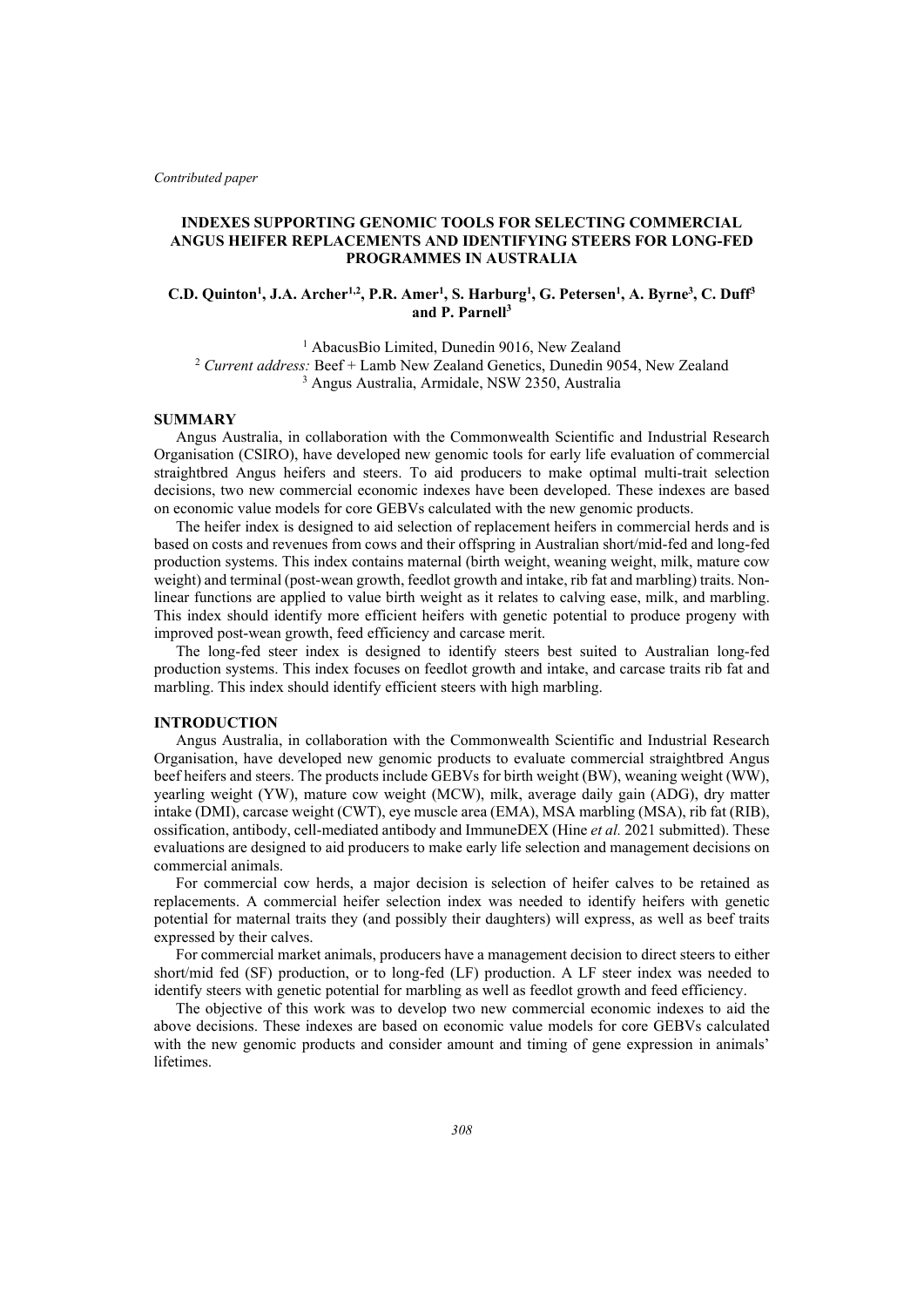### **MATERIALS AND METHODS**

**Economic index model.** An economic index model was built to calculate index traits' economic values (EVs) and discounted genetic expression coefficients (DGEs). This contains models for Australian Angus commercial breeder cow daily growth and feed requirements, and separate models for steer and heifer daily growth, feed requirements and carcase value in short/mid fed (SF) and long fed (LF) production systems. The SF model assumed 70% steers in feedlot from 420 to 520 days old with exit live weight (LW) 640 kg, and 30% heifers in feedlot from 360 to 430 days old with exit LW 490 kg. The LF model assumed only steers in feedlot from 420 to 620 days with exit LW 760 kg. Both models assumed age-constant slaughter endpoints. Feed requirements were based on Primary Industries Standing Committee (2007) metabolizable energy. Carcase value and feed costs were based on Australia industry averages in last 5 years. System-specific trait EVs were calculated as described below, as well as trait DGEs. Ossification and immune traits GEBVs were not included in these indexes.

**Heifer Index.** This index contains maternal and terminal traits. Calculations assume 75% of surplus calves will enter SF systems and 25% will enter LF systems.

Birth weight (kg) is valued with a non-linear EV function based on its relationship with heifer calving ease and associated effects on labour, heifer survival and calf survival. Angus Australia data of bull BW EBVs and their daughters' calving ease phenotypes were applied to fit an exponential function that related BW EBVs to calving costs (based on observed calving difficulty scores). This approach has been applied in other beef indexes to value dystocia (Quinton *et al*. 2019).

Weaning weight (kg) linear EV was calculated as change in profit expected from a 1 kg increase in WW, assuming animals grow at the same rate post-weaning to reach 1 kg heavier live weight at slaughter age. This increases carcase weight and revenue, with increased feed requirements and costs.

Milk (kg, defined as maternal genetic WW) is valued with a non-linear EV function as differences in milk genotype have the greatest economic impact, compared to other traits, at low GEBVs, but less relative economic impact at higher GEBVs. This approach has been applied in other beef maternal indexes (Quinton *et al*. 2019). The EV function incrementally decreases EV of milk up to an optimum GEBV, above which all individuals receive the same value. The optimum GEBV was defined as midpoint of 10<sup>th</sup> and 90<sup>th</sup> percentile of bull population GEBVs.

Mature cow weight (kg) linear economic weight was calculated from 3 component EVs. Replacement heifer MCW EV was calculated from the increase in feed costs associated with 1 kg additional growth from yearling to maturity (2<sup>nd</sup> calving), expressed in heifers. Annual cow MCW EV was calculated from the increase in maintenance feed costs for a 1 kg heavier cow, expressed annually from maturity over the cow's lifetime. Cull cow MCW EV was calculated from the increase in carcase revenue from a 1 kg LW heavier cow, expressed at average culling age. The MCW index economic weight was calculated as the sum of each component EV multiplied by the component DGE.

Post-wean gain (PWG, kg) was defined as a proxy trait where  $GEBV_{PWG} = GEBV_{YW}$  $GEBV_{WW}$ . This was done because YW is composed of two phenotypes WW + post-wean growth; but the EVs for WW and growth between weaning and 1 year need to be independent. The PWG linear EV was calculated as change in profit expected from 1 kg increase in PWG, assuming animals grow at same rate pre-weaning and post-yearling to reach 1 kg heavier live weight at slaughter age. This increases carcase weight and revenue, with increased feed requirements and costs.

Feedlot gain (FG, kg) was also defined as a proxy trait where  $GEBV_{FG} = (GEBV_{CWT}/d_{\text{ressing}})$ %) – GEBV<sub>YW</sub>. This was done because CWT is composed of YWT=WW+PWG at fixed dressing % and post-yearling growth, but these EVs need to be independent. Note FG differs from the ADG GEBV which is defined differently. The FG linear EV was calculated from change in revenue expected from 1 kg increase in FG, assuming animals grow at same rate pre-feedlot. This increases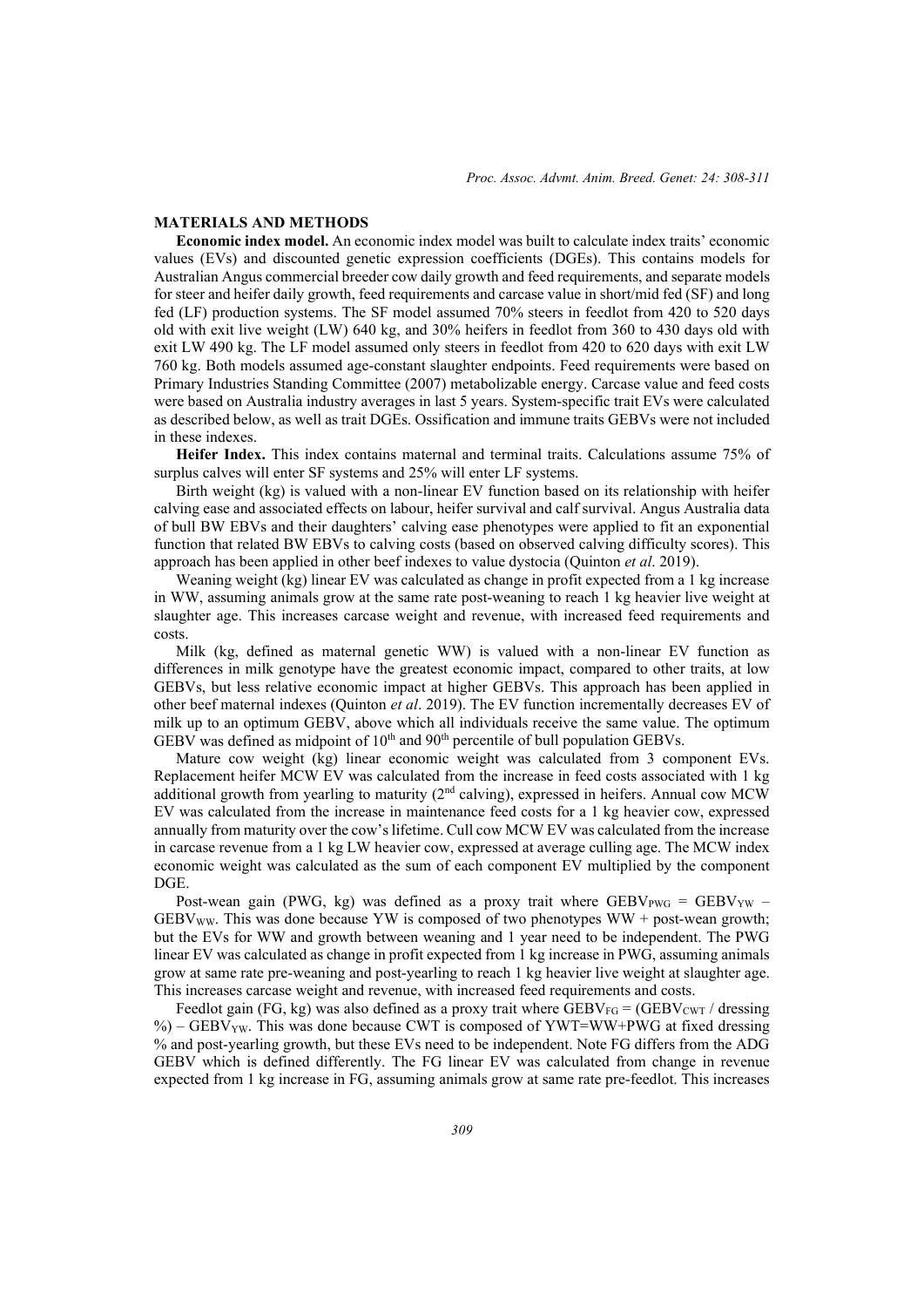### *Contributed paper*

carcase weight and revenue. This EV is independent of feedlot feed costs valued via DMI.

Feedlot DMI (kg/d) linear EV was calculated from increased feed costs from 1 kg/d increased intake during fixed feedlot time.

Rib fat (RIB, mm) linear EV was based on industry rib fat pricing categories which penalize under- and over-fat carcases. Assuming RIB has an underlying standard normal distribution which is expressed as percentages of animals that occur in the rib fat price categories, the EV is calculated from the change in carcase revenue that results from shifting the distribution of RIB by 1 mm with according changes in proportions of animals in the rib fat price categories.

MSA marbling (MSA, score) is valued as a non-linear economic value based on the shift in marbling distribution expected for an individual GEBV. Marbling is assumed to have a normal distribution, with thresholds determining the value paid for an animal within a proportion of the distribution. A change to the proportion of animals falling within each marbling price category occurs in response to a shift in the distribution mean. The function also considers the different SF and LF industry marbling pricing categories and weights the value according to the proportions of animals in each system.

For WW, PWG, FG, DMI and RIB, separate EVs were calculated for SF and LF systems and a weighted average EV was calculated based on Australian industry proportions. Other traits' EV calculations incorporated SF and LF parameters. For each trait, EVs were multiplied by DGE coefficients that incorporate timing and frequency of expression in heifers and their calves.

The structure of this index is as follows, where *f(GEBV)* represent non-linear functions and *b* are linear index economic weights, to calculate an index value in units \$/heifer at selection:

 $I_{Heifer} = f(GEBV_{BW}) + (b_{WW} GEBV_{WW}) + f(GEBV_{Milk}) + (b_{MCW} GEBV_{MCW})$ +  $(b_{PWG} GEBV_{PWG}) + (b_{FG} GEBV_{FG}) + (b_{DMI} GEBV_{DMI}) + (b_{RIB} GEBV_{RIB})$ +  $f(GEBV_{MSA})$ 

**Long-fed Steer Index.** This index contains only terminal beef traits FG, DMI, RIB and MSA. Economic value calculations for these traits followed the same methods as described for the heifer index, but incorporated only LF system parameters. These traits were assumed to be expressed at steer slaughter and therefore DGEs were set to 1.

This structure of this index is as follows to calculate an index value in units \$/steer fed:

 $I_{steer} = (b_{FG} GEBV_{FG}) + (b_{DMI} GEBV_{DMI}) + (b_{RIB} GEBV_{RIB}) + f(GEBV_{MSA})$ 

**Preliminary index selection predictions.** At this time, the pipeline for routinely calculating GEBVs for commercial heifers and steers is under development and the availability of GEBVs for large numbers of individuals is limited. For this study, the effectiveness of each selection index was assessed using a set of GEBVs from 333 bulls that represent the range of genotypes in the population (Table 1). Because the bull GEBVs are based on DNA only, we expect very similar outcomes from heifer or steer GEBVs. Mean GEBVs were calculated and compared for all bulls in the set and for the top 20% of bulls according to each index.

# **RESULTS AND DISCUSSION**

Mean GEBVs of the top 20% of bulls selected according to preliminary versions of the new indexes are shown in Table 1.

Top bulls with the Heifer Index had substantially higher mean GEBVs for growth (WW, YW, PWG, FG), CWT, EMA and MSA, with only slightly higher DMI, as well as lower RIB and MCW. Mean GEBVs for BW, WW and Milk were similar to the population average. Therefore, this index should identify heifers that are on average more efficient at maintaining similar mature weight and milk production, but with genetic potential to produce progeny with improved post-wean growth, feed efficiency and carcase merit.

Top bulls with the LF Steer Index had substantially higher mean GEBVs for FG, CWT, EMA and MSA than population average, but lower mean DMI and RIB. Therefore, this index should